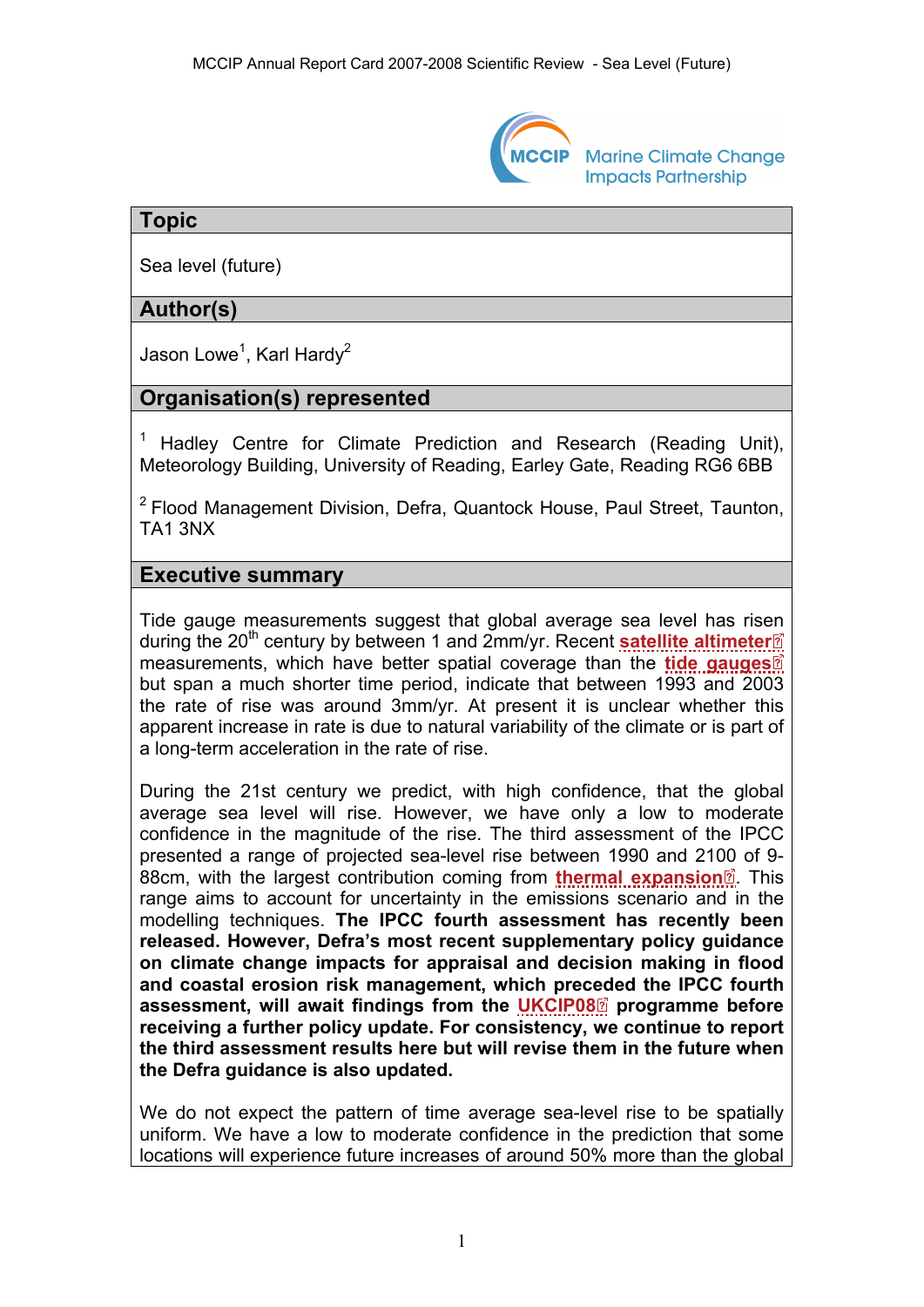average, but the confidence in where this will occur is very low. We cannot yet rule out the regional enhancement occurring in the North Atlantic, where it might affect UK waters. When considering flooding the vertical move[me](http://www.mccip.org.uk/arc/2007/glossary.htm)nt of the land must also be included, giving a **[relative sea level change](http://www.mccip.org.uk/arc/2007/glossary.htm#Relative_sea_level_change)**. The vertical land movement varies considerably with location.

The most recent information for the UK from **[UKCIP](http://www.mccip.org.uk/arc/2007/glossary.htm#UKCIP)**<sup>8</sup> forecasts a range of relative sea level rise by the 2080s (relative to the 1961-1990 mean) of between 20 and 80cm in south-west England and 0 and 60cm in Scotland. (<http://www.ukcip.org.uk/resources/publications/documents/124.pdf>)

### **Full review**

Sea-level rise can cause a range of impacts, most obviously inundation. However, whilst the average rise in sea-level over long timescales may directly flood some low lying areas the extremes of sea level are often more damaging. A range of coastal impacts are considered in the Intergovernmental Panel on Climate Change's third assessment report from working group 2 (IPCC TAR WG2, 2001).

The IPCC fourth assessment has recently been released but has not yet been incorporated into Defra sea level guidance. For consistency, we continue to report the third assessment results here but will revise them in the future when the Defra guidance is also updated.

**[Tide gauge](http://www.mccip.org.uk/arc/2007/glossary.htm#Tide_gauges)**<sup>2</sup> measurements suggest that the global average sea level has risen during the  $20<sup>th</sup>$  century b[y be](http://www.mccip.org.uk/arc/2007/glossary.htm)tween 1 and 2 mm/yr (IPCC TAR WG1, 2001). Recent **[satellite altimeter](http://www.mccip.org.uk/arc/2007/glossary.htm#radar_altimeters)** results, which have better spatial coverage but were obtained over a much shorter period, show a rise of around 3mm/yr between 1993 and 2003 (Cazenave & Nerem, 2004). It is not yet clear whether this increase over the  $20<sup>th</sup>$  century average rate is part of a long-term acceleration or is due to natural variability of the climate system. Reconstructions of  $20<sup>th</sup>$  century sea level using a combination of tide gauges and altimeter results (e.g. Holgate & Woodworth, 2004; Church & White, 2006) show periods earlier in the century that also have a rate of rise that is greater than the century scale average, although the latter authors did also note a long term acceleration.

Attempts to simulate observed sea-level rise using **[climate model simulations](http://www.mccip.org.uk/arc/2007/glossary.htm#Climate_model_simulations)** driven by both man-made and natural forcing (Gregory *et al.,* 2006) suggest that while we are able to credibly simulate the individual contributions from the major known sources, the simulated  $20<sup>th</sup>$  century total sea-level rise is less than observed. The reason for this discrepancy remains an active area of research.

Estimates of  $21<sup>st</sup>$  century sea-level rise can be produced using computer models of varying complexity. The Intergovernmental Panel on Climate Change's third assessment report from working group 1 (IPCC TAR WG1,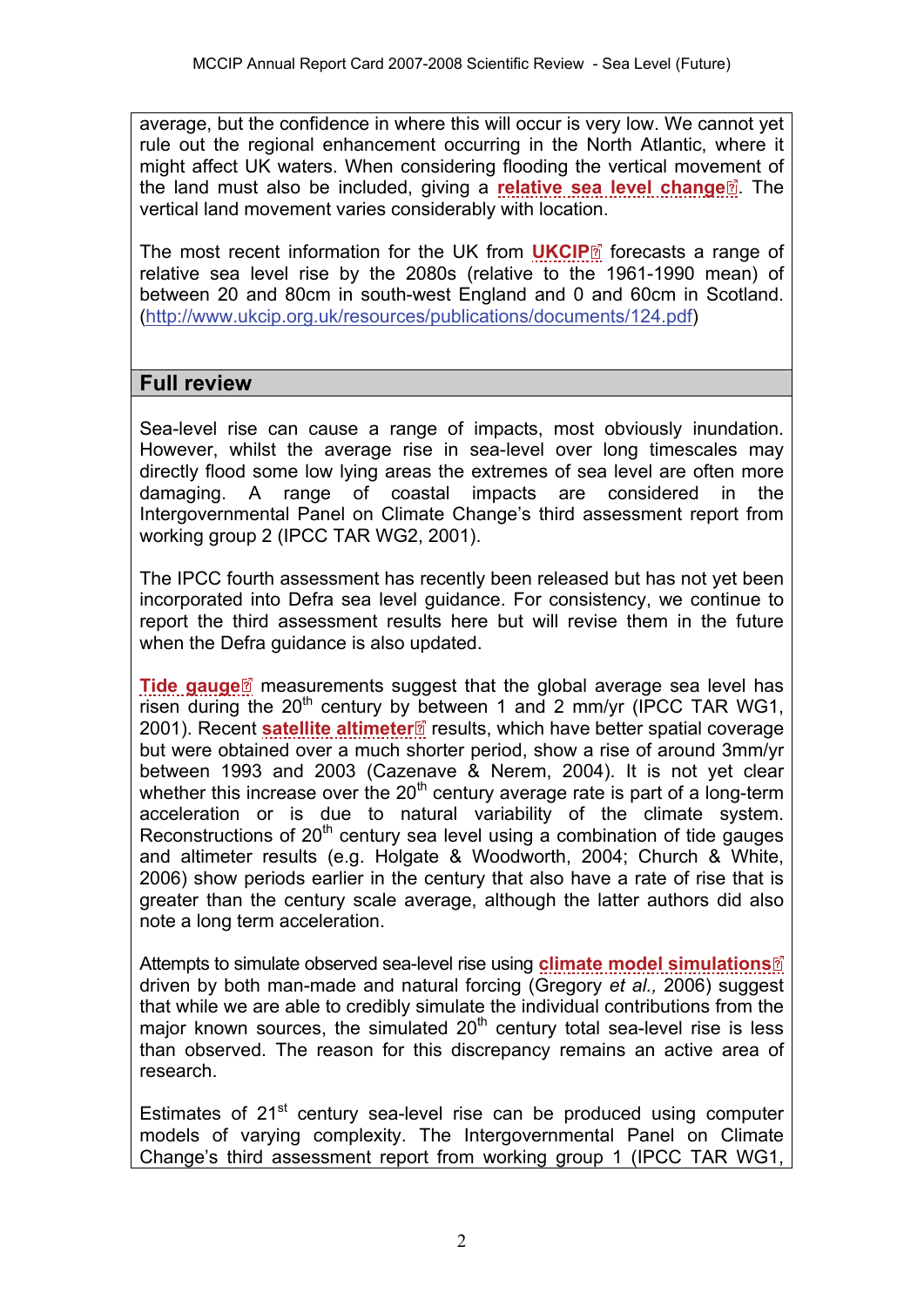2001) presented a range of estimated future sea-level rise between 1990 and 2100 of 9-88cm [\(Fig](http://www.mccip.org.uk/arc/2007/glossary.htm)ure 1), with the largest contribution coming from **[thermal expansion](http://www.mccip.org.uk/arc/2007/glossary.htm#Thermal_expansion)**<sup>2</sup>. This range aims to account for uncertainty in the emissions scenario and in the model techniques.

We do not expect the pattern of time average sea-level change to be spatially uniform. Figure 2 shows a simulation from one climate model, HadCM3. We have a low to moderate confidence in the prediction that some locations will experience future increases of around 50% more than the global average, but our confidence in where the above average increases will occur is very low (Gregory *et al.,* 2001). We cannot yet rule out significant regional enhancement occurring in the North Atlantic, where it might affect UK waters.

A further issue of importance is whether the contributions from the Greenland and Antarctic ice sheets could in fact be larger than expected. If atmospheric greenhouse gas concentrations continue to rise beyond the end of the 21<sup>st</sup> century then it is likely that the sea-level rise contribution from these sources will increase, although our ability to model the changes currently have many limitations. Several authors (e.g. Rignot, 2006; Rignot & Kanagaratnam, 20[06;](http://www.mccip.org.uk/arc/2007/glossary.htm)  Luckman *et al.,* 2006) have noted the recent acceleration of **[outlet glaciers](http://www.mccip.org.uk/arc/2007/glossary.htm#Outlet_glaciers)** in both major ice sheets, which could be a first sign of an accelerated decline in the ice volume and a faster rate of rise in sea level. However, most of these studies cover fairly short periods of time and it is unclear whether we are seeing a long-term acceleration or shorter-term variability. Developing improved models of ice processes is another active research area.

Finally, from the perspective of flooding, the vertical movement of the land must also be considered. Shennan & Horton (2002) present estimates of the land movement around the United Kingdom coastline. It should be noted that some locations experience a fall whereas others show a rise, with large variations around the coastline. When added to the local time mean sea-level change the land movement terms could either increase or decrease the relative sea-level rise by up to 20 cm during the 21<sup>st</sup> century.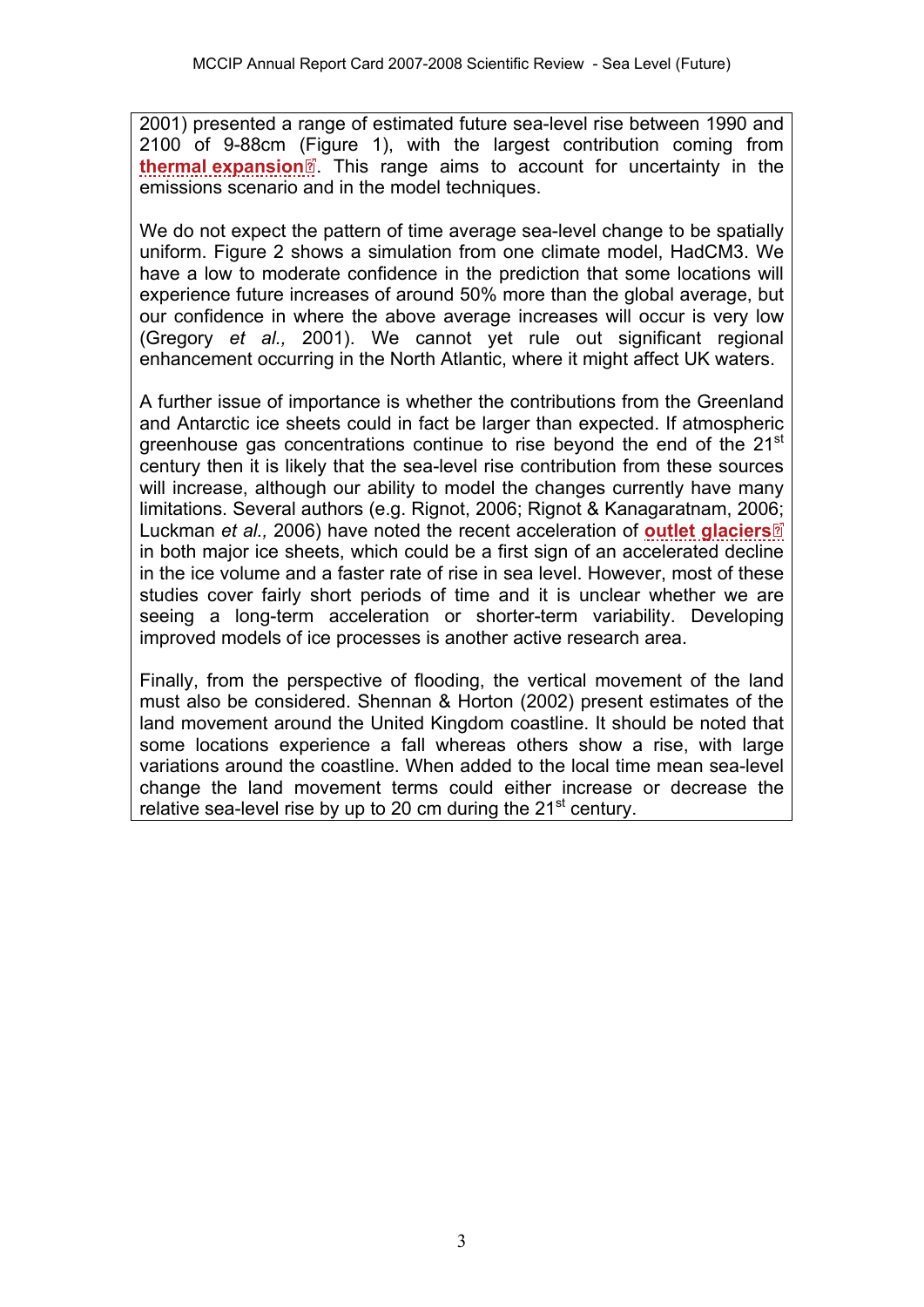

SRES A2 scenario.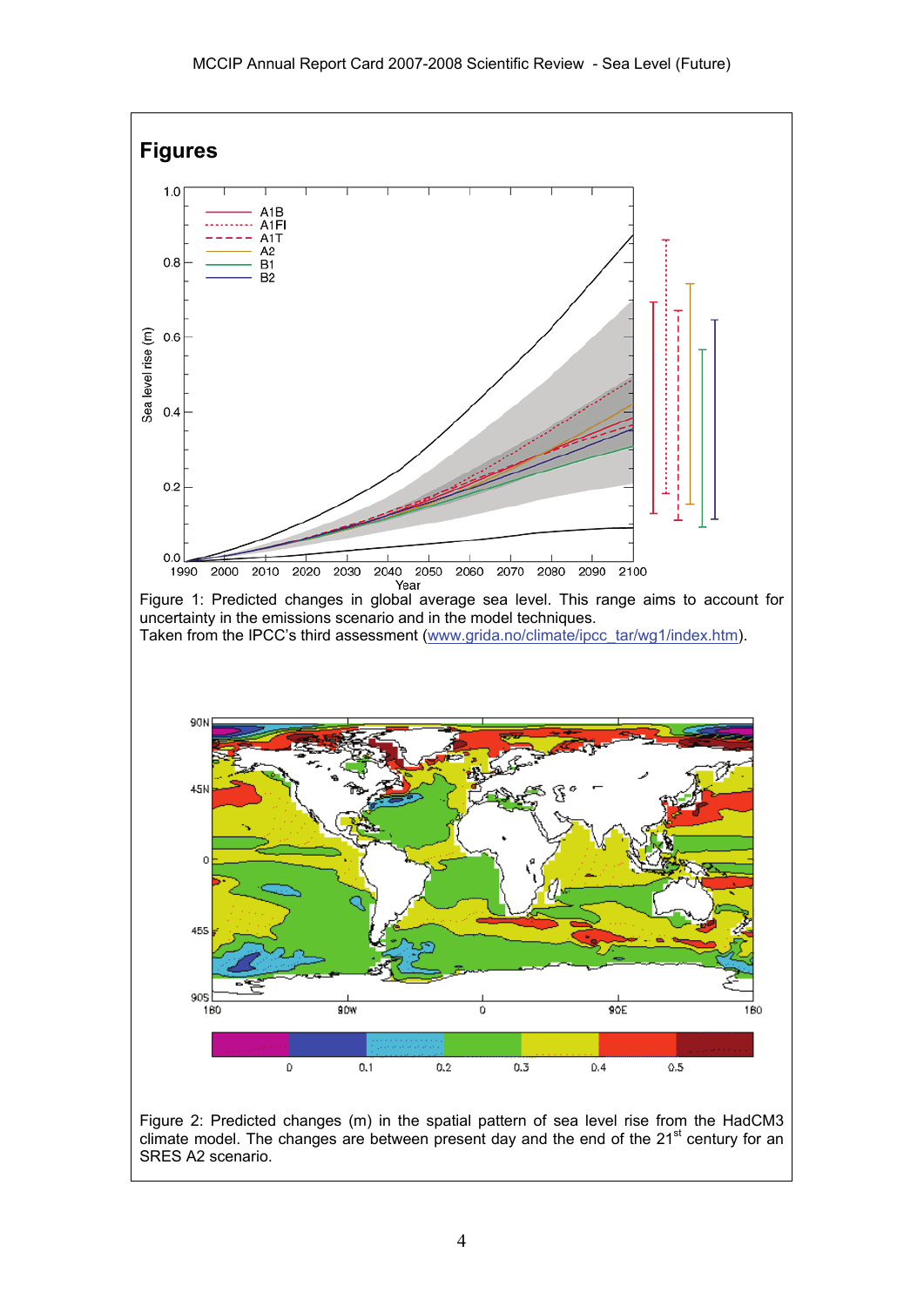## **Confidence assessments**

#### **'What could happen in the future' - Low**

Overall confidence is Low (although we have high confidence that sea level rise our confidence isn't as high on the magnitude of rise and regional variations in sea level rise).

High confidence that the global average sea level will rise.

Low to moderate confidence in the magnitude of the rise.

Low to moderate confidence in the prediction that some locations will experience future increases of around 50% more than the global average, but the confidence in where this will occur is very low.

### **Knowledge gaps**

The fourth assessment report of the IPCC updates the sea-level issue; there is an ongoing need to consider emerging science, which will provide the evidence base for Defra policy guidance, particularly, in this case, the uncertainty in ice-melt and its effect on the upper limit of sea-[leve](http://www.mccip.org.uk/arc/2007/glossary.htm)l rise scenarios. This is being done alongside the development of **[UKCIP08](http://www.mccip.org.uk/arc/2007/glossary.htm#UKCIP08)** .

### **Commercial impacts**

Not stated

#### **References**

- IPCC Third Assessment Report (2001). WG1. Available at [www.grida.no/climate/ipcc\\_tar/wg1/index.htm](http://www.grida.no/climate/ipcc_tar/wg1/index.htm)
- IPCC Third Assessment Report (2001). WG2. Available at [www.grida.no/climate/ipcc\\_tar/wg2/index.htm](http://www.grida.no/climate/ipcc_tar/wg2/index.htm)
- Cazenave A, Nerem RS (2004). Present-day sea level change: Observations and causes. *Reviews of Geophysics* **42** (3).
- Church JA, White NJ. (2006). A 20th century acceleration in global sea-level rise. *Geophysical Research Letters* **33** (1).
- Gregory JM, Church JA, Boer GJ, Dixon KW, Flato GM, Jackett DR, Lowe JA, O'Farrell SP, Roeckner E, Russell GL, Stouffer RJ, Winton M. (2001). Comparison of results from several AOGCMs for global and regional sealevel change 1900-2100. *Climate Dynamics* **18** (3-4): 225-240.
- Gregory JM and JA Lowe and SFB Tett (2006). Simulated global-mean sealevel changes over the last half-millennium. *Journal of Climate* **19** (18): 4576-4591
- Holgate SJ, Woodworth PL. (2004). Evidence for enhanced coastal sea level rise during the 1990s. *Geophysical Research Letters* **31** (7).